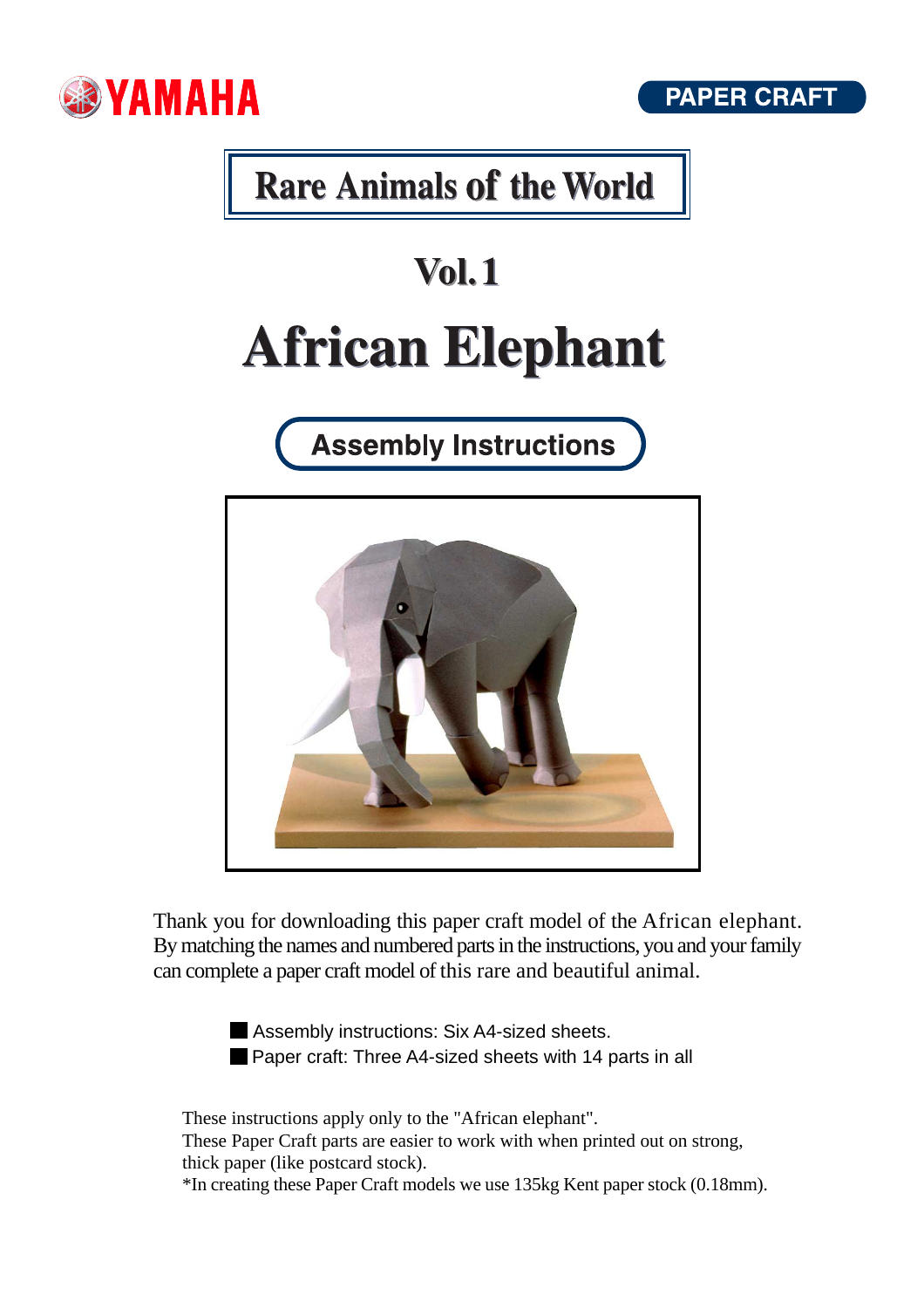#### To begin

■ Tools and materials needed -

-Ruler -scissors - blade cutter or "Exacto-knife" - awl or other pointed tool (for making a folding crease) - felt pen - pin set - glue - hand towel ( for cleaning your fingers) dictionary or other heavy book ( to press the papers flat).

#### $\blacksquare$  Items of Caution

\*Take care when using sharp or pointed objects or when using bladed cutting tools. Place a heavy sheet of paper under the paper you want to cut.

\*Use glue and other adhesives only in well-ventilated areas.

\*When printing, use a slightly reduced font size. There may be differences in dimensions, depending on the type of printer used.

#### How to assemble

\*Follow the working method and markings carefully. \*Cut carefully along the outter line with cutting blade, Exacto-knife or scissors.

#### **One - point Advice**

\*Cut carefully with cutting blade, Exacto-knife or scissors.

\*For folding parts, first use an awl or other pointed tool to make a light crease along the dotted or solid line. This will make the folds straight. Avoid making strong creases, as this will cause the paper to tear.

\*As an adhesive, white wood glue is recommended. Avoid over application as this will cause the paper to wrinkle.

\*Before beginning assembly, test adhesive amounts on extra paper.

\*Occasionally, white spots will be apparent on folds and cuts. Use a marker or pencil to fill in these spots. It is recommended that this be done after each stage of assembly because coloring becomes more difficult once parts are assembled.

#### **Basic working method and markings**

#### **Solid lines**

Fold along these lines. The printed surface should be on the outside of the folded shape.

Fold along these lines. The printed surface should be on the inside of,

**Broken lines** 





#### **Dotted line**

Cut along these lines.

the folded shape.





marked X.









Cut out parts marked with an asterisk(\*).

Do not fold or cut the parts



Red dots are the reference positions for gluing surfaces.

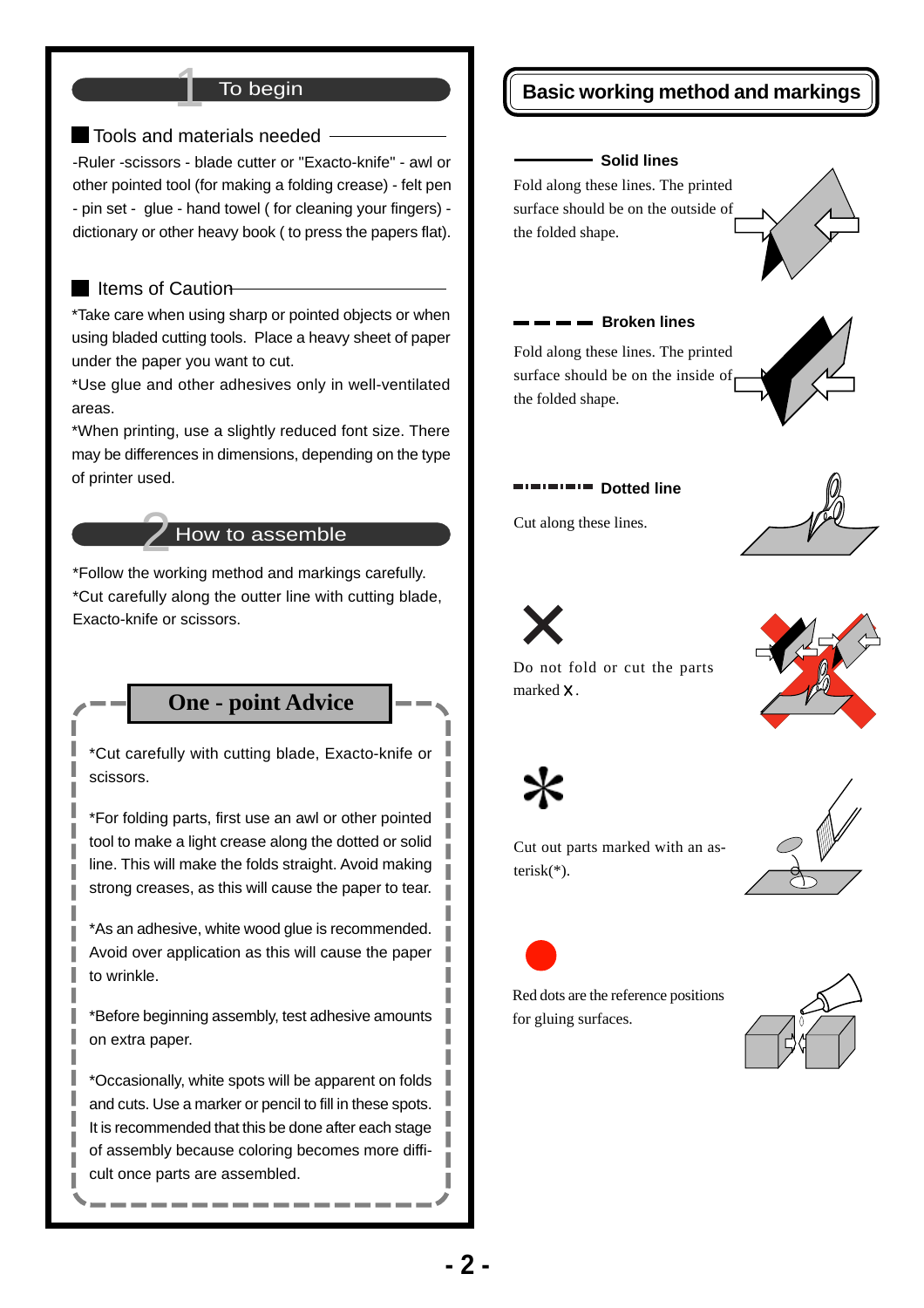

H I

Please refer to page 2, "Basic working method and markings," symbol chart to assemble each part.

### **Indication of Working Methods**

**Fold or Curve Glue** 

### **Instructions for Elephant**

**1. Head** Fold each relevant part according to the assembly symbols.



#### **Reference photo**



**2. Shoulders** Fold each relevant part according to the assembly symbols.



#### **Reference photo**

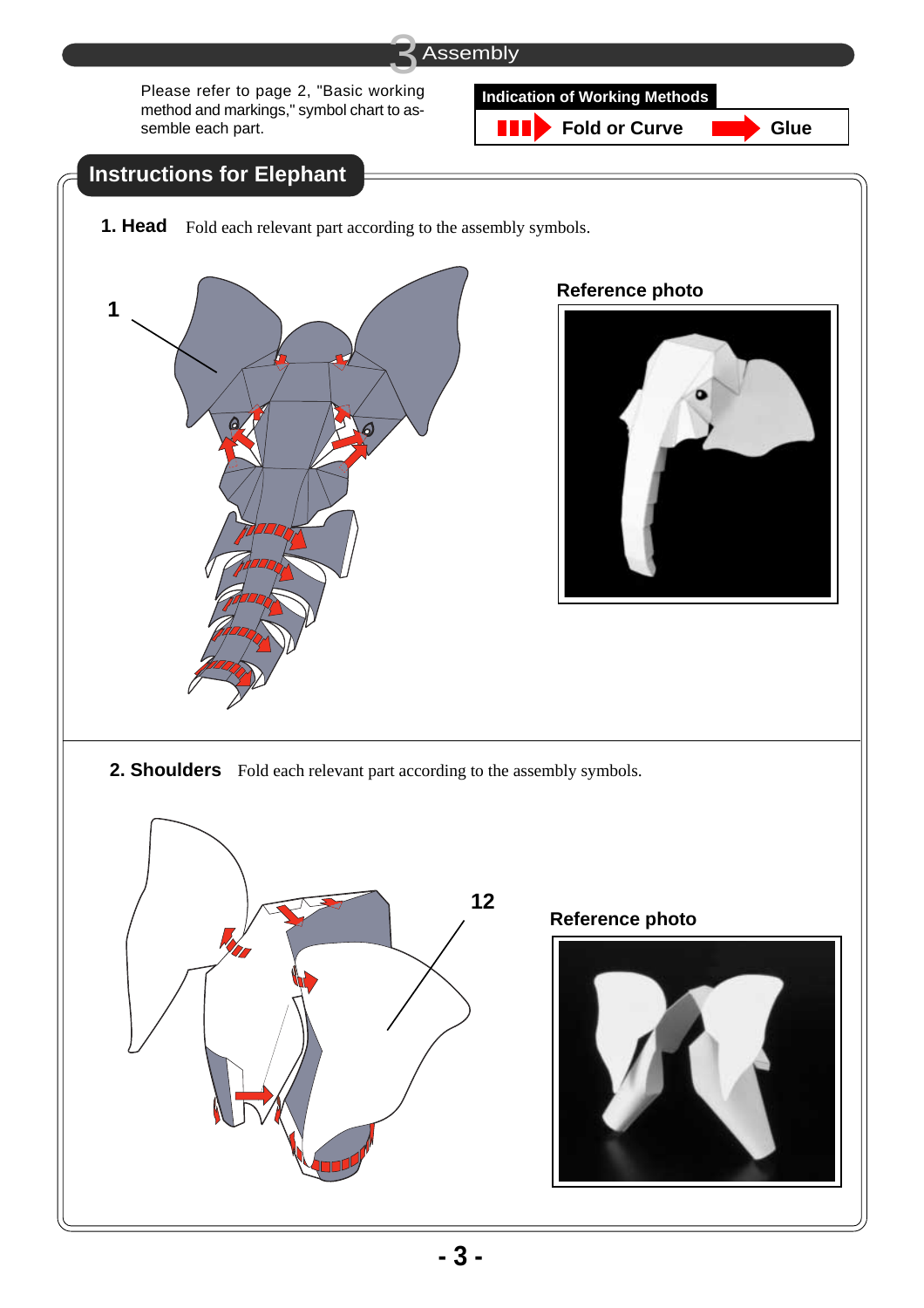Please refer to page 2, "Basic working method and markings," symbol chart to assemble each part.

#### **Indication of Working Methods**

N N **Fold or Curve Glue** 

## **Instructions for Elephant 3. Body** Fold each relevant part according to the assembly symbols.



**Reference photo**



Fold each relevant part according to the assembly symbols. Fold each relevant part according to the as-



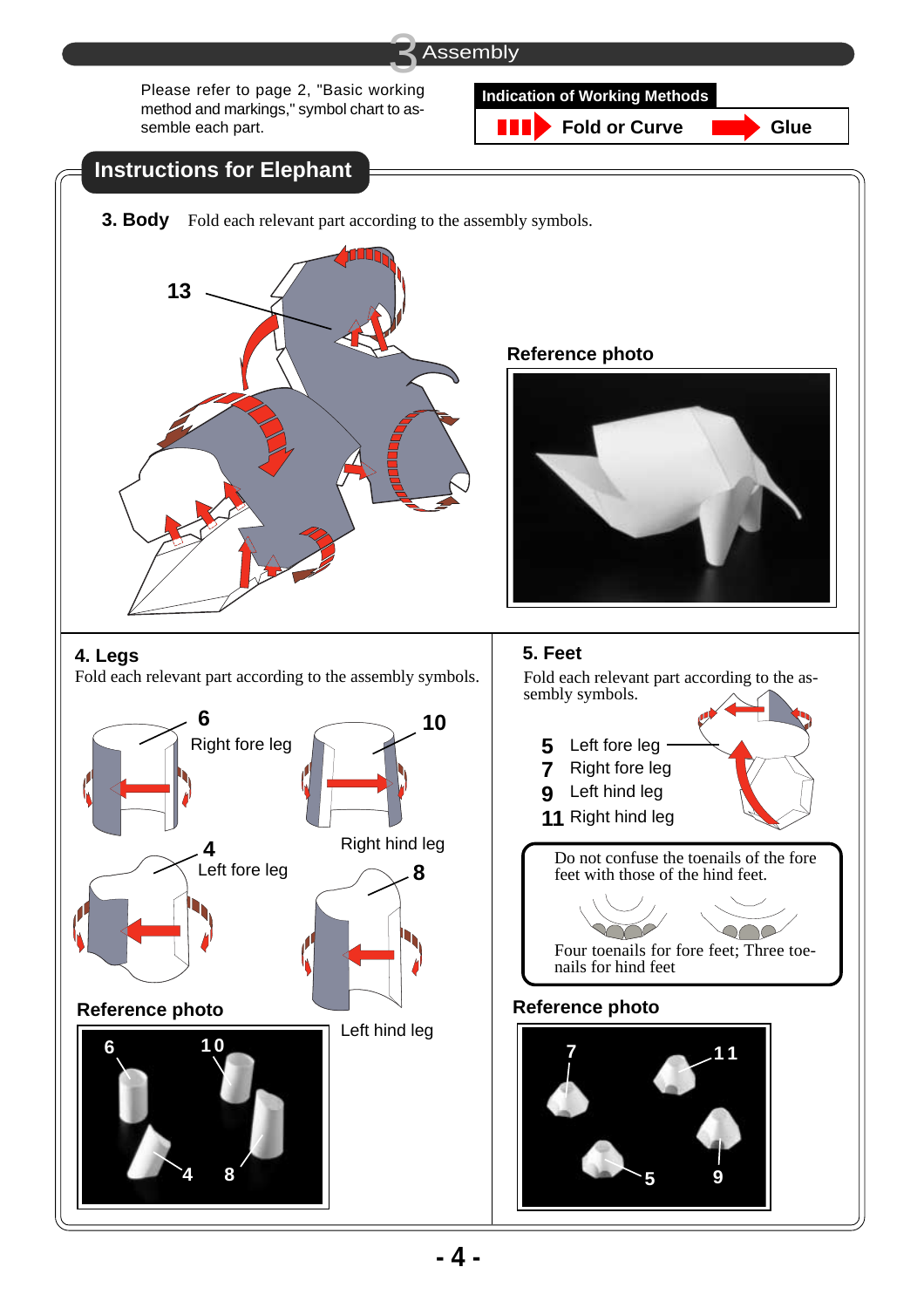

Please refer to page 2, "Basic working method and markings," symbol chart to assemble each part.



N N **Fold or Curve Glue**